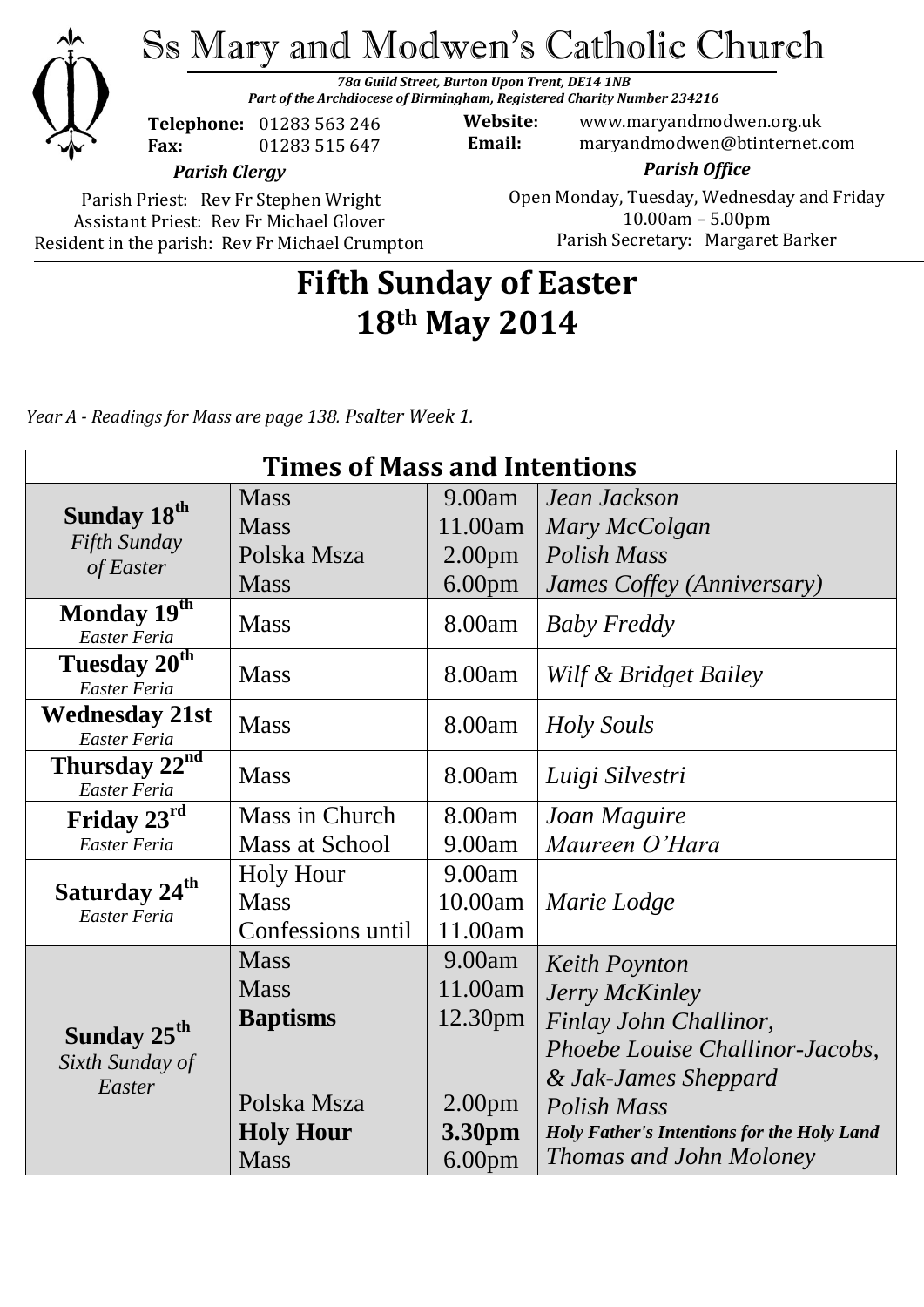### **Please pray for all the sick and housebound of the Parish:**

Kathleen Benson, David Hughes, Eileen Lee, Pat Bolton, Mary Burnside, David Hastilow, Maureen & Sidney Parker, Irene Hill, Olive Wilson, Eve Goode, Sarah Pursglove, Marjorie Staley, Marie Gibson, Martin Halligan, Martin Goddard, Merlin Joseph, Mary Hyde, Baby Katie, Betty Gould, Michael Wright, Tony Kerr-Delworth, Fr Bernard Shaughnessy, Mary Conway, Baby Tomasz Weedon, Kay Elizabeth Webster, Kirsty Freeman, Peter Hunt, Jonjo Finnegan, Michael Cobley, Russ Simpson, Brian & Rita Baldock, Joe & Marg Emery, Baby Niamh Rodriguez, Sylvia Breen, John Wain, Fr Rob Taylerson, Pete & Sue Hughes, Baby James Kersey, Baby Elsie-Mae Freeman, Anne Cope, Alastair Furness, Damian Walsh, Arthur Walsh, Thomas McHugh, David Priest, Viv Saunders, Roz Fleetwood, James Cull, Isabel Kinsella, Paddy Griffin.

## **Lord Grant Eternal Rest to those who have died recently:**

**Offertory Collection:** £-- (non Gift Aid); £-- (Gift Aid) Standing orders £460 (Gift Aid) thank you for your generosity.

Building & Development Fund – £-- Building & Development Fund running total: £32,162.53

This Weekend – Second Collection – Building & Development Fund Next Weekend – Second Collection – Building & Development Fund 1<sup>st</sup> June – Second Collection – Building & Development Fund

### **For Next Sunday 25th May: - Please Pray for the Priests READERS and Seminarians of the Diocese:** G Gough, R Taylor, P Bowen

## **EUCHARISTIC MINISTER** Sunday – Rev Fr Christopher Greaney

G Taylor, J Emery, J ward Monday – Rev Fr Julian Green A Tuhey, J Elliott Tuesday – Rev Fr Philip Griffin T Joseph, W Moloney, L Farrington Wednesday – Rev Fr George Grynowski **TEA & COFFEE** Thursday – Very Rev Canon John Gunn

Rose & Beckie/Mena&Denis/Sue&Cathy Friday – Rev Fr Anton Guziel **CASHIERS** Saturday – Rev Fr Paul Haines

## **CHURCH CLEANING**

Veronica and Pamela

### **FLOWERS**

Jean and Jeanette **PIETY SHOP**

Sarah & Marc, Anne, 6pm on request

Mary and Graham Sunday Next – Rev Fr Simon Hall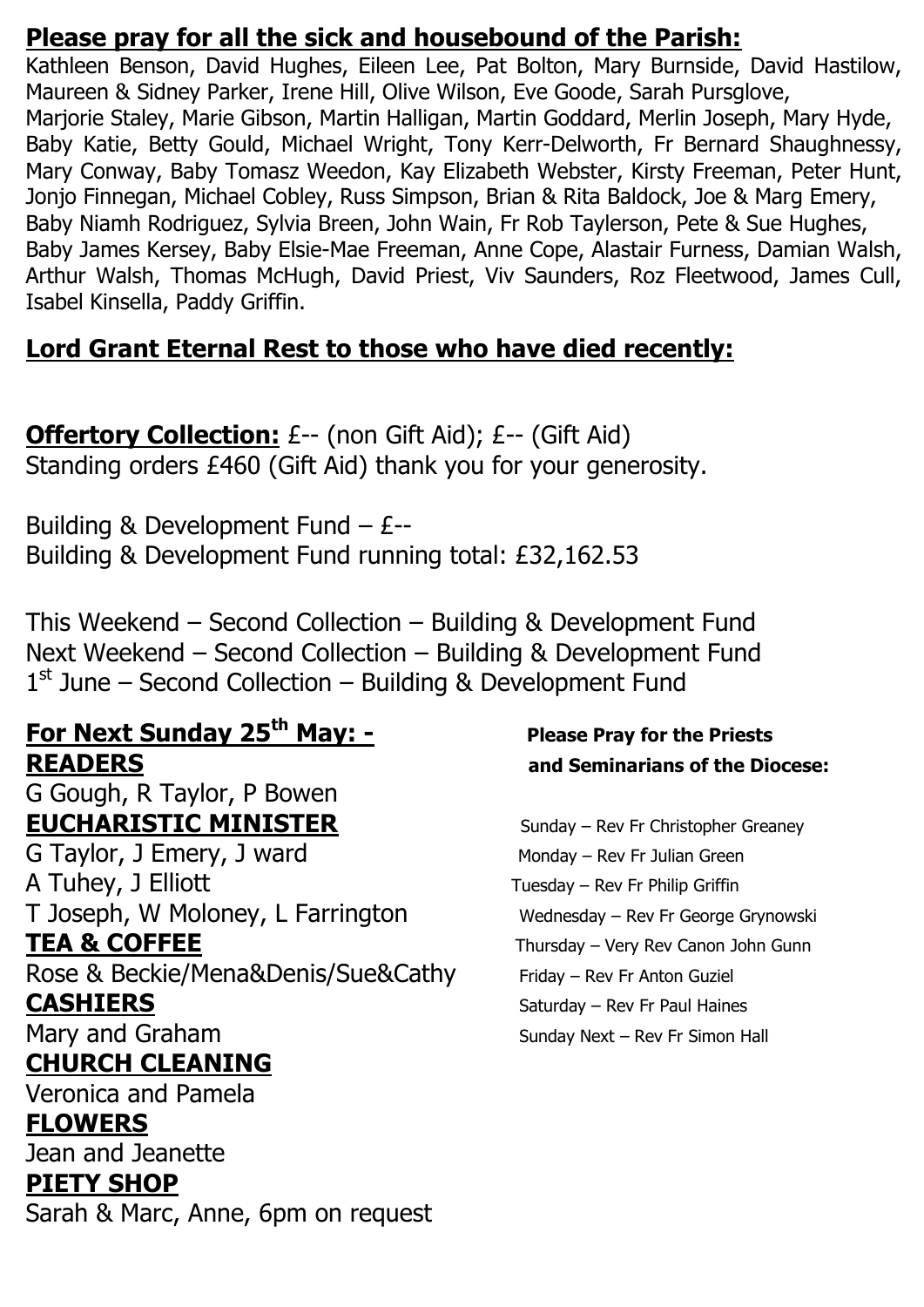**SUNDAY 25th MAY 3.30pm HOLY HOUR** The Archbishop has asked us to unite ourselves in prayer with him during a special Holy Hour next Sunday 25<sup>th</sup> May between 3.30pm and 4.30pm. The time of prayer will be offered for the intentions of the Holy Father and the Christians community in the Holy Land. As we pray, the Holy Father will be visiting families in Bethlehem before praying at the Grotto of the Nativity. Please come and pray.

**THE EASTER SEASON:** The fifty days from the Sunday of the Resurrection to Pentecost Sunday are celebrated in joy and exultation as one feast day, indeed as a "great Sunday".

**WEEKDAY MASS TIMES & MORNING PRAYER:** During the Heating Work Weekday Masses will be at 8am. During this time we will not be celebrating Morning Prayer together. You may of course pray it privately.

**EASTER WALK WITH ME** Prayer booklets and calendars are available at the back of Church. Please give a donation in the marked wall box, if you wish to. **EASTER BIBLE ALIVE** available from the Stephen Room.

**WORLD DAY OF PRAYER FOR VOCATIONS:** Thank you for your generosity in last weeks' retiring collection supporting the Clergy Training Fund. Please keep in your prayers the work of the Vocations Team in the diocese, for our seminarians, and that each of us, especially our young people, will respond with simple generosity to whatever the Lord calls us to. In a particular way we pray for an increase of vocations to the priesthood and religious life in our own Archdiocese.

**DVD PRESENTATIONS AND DISCUSSION:** DVD presentations by Fr Robert Barron entitled "Catholicism" recommence on Thursday evenings in the Parish Hall, with an opportunity for discussion and refreshments. The next meeting is 22<sup>nd</sup> May. 7.15pm for a 7.30pm start.

**PARISH LOTTERY:** Last week 107 numbers played. Winning Number -143, John Mitcheson - £53.50. Congratulations, your cheque can be collected this weekend.

**200 CLUB:** Prizes for May 2014 are:  $1<sup>st</sup> - 140 - Mrs$  P Dennis,  $2<sup>nd</sup> - 149 -$ Maria Morris, 3rd – 145 – Mr M A Blakeman. May Prizes can be collected and subscriptions for 2014 can paid after the 9am  $\&$  11am Masses on Sunday 1st June. You can, of course, place subscriptions in an envelope marked with your NAME & NUMBER and hand it in at the presbytery, if you so wish. There are quite a few numbers not yet taken up. So, if you would like to subscribe, please see Mike Pearson or contact the Parish Office. The subscription is £1 per month, with monthly prizes of £50, £20 and £10.

**SCHOOL QUIZ:** Thank you to everyone who supported St Modwen's School fundraising Quiz on Friday. It was a great night and just over £200 was raised. Treasure Hunt Quizzes are still available for sale after all of the weekend Masses (£1). Enjoy a walk around Burton identifying photos. You could win £15 as well as have fun!